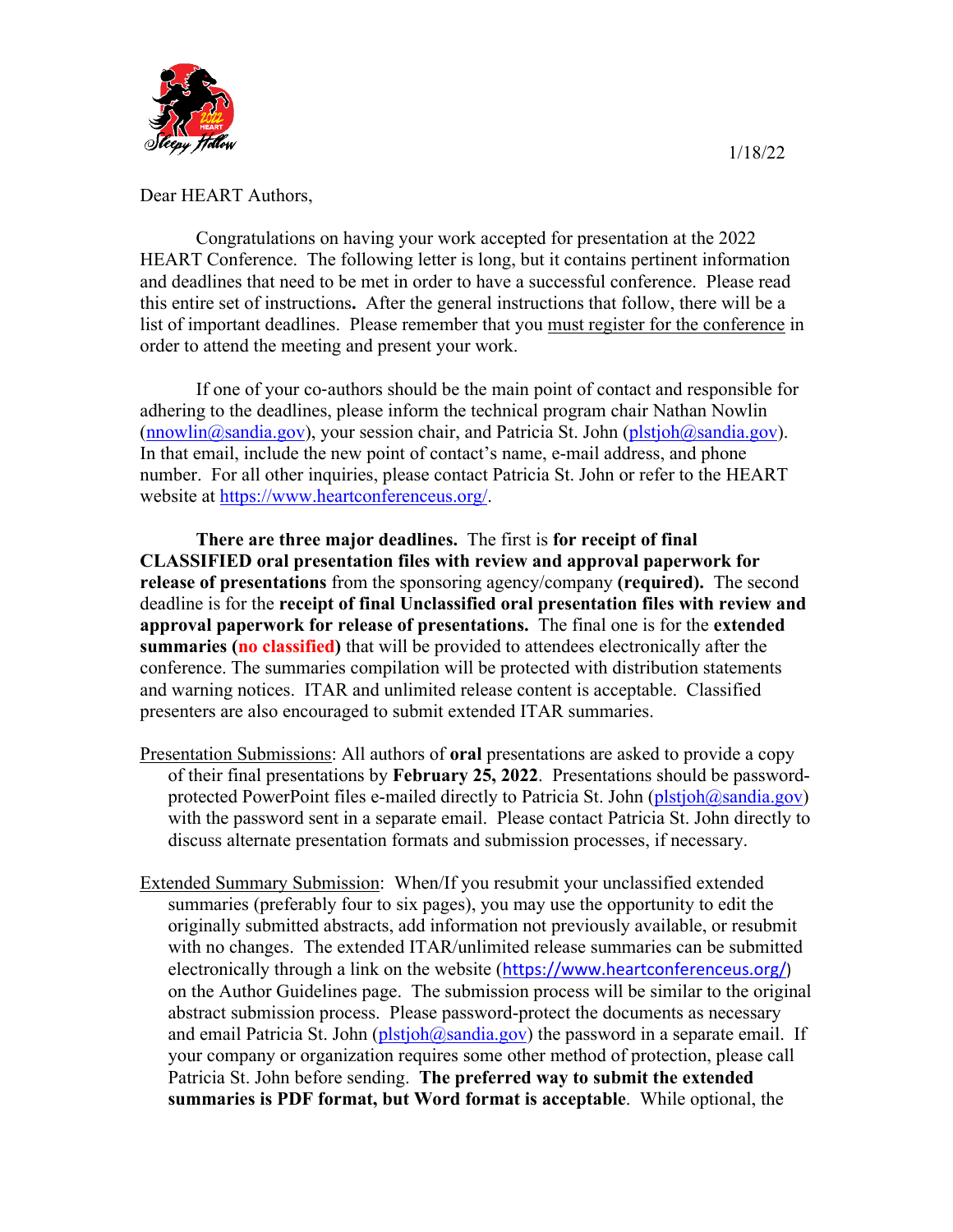compilation will be a useful reference for all attendees. Sponsor approval will be **required** for the extended summary if any technical changes have been made. Extended summaries are due **March 11, 2022**.

Approval for Extended Summaries and Approval for Presentations (oral and poster): The release approval provided with the original abstract submission will only suffice if the summary is not expanded or modified. **If you have modified or expanded your original abstract submission, please send a new release approval** to Patricia St. John ( $plstjoh@sandia.gov$ ) and copy the technical program chair  $(nnowlin@sandia.gov)$  and your session chair on the email.

**A separate sponsor approval is also required for the presentation (oral and poster).** This process will be identical to the release approval process needed for the extended summaries.

- Acceptable Approval Forms for Extended Summaries and Presentations: If your work has no government sponsor, please forward a company approval using your company process or using the approval form on the HEART website ([https://www.heartconferenceus.org/\)](https://www.heartconferenceus.org/) under the Author Guidelines page. Acceptable approval forms for **both** the presentations and extended summaries include: (1) The approval form on the HEART website or (2) A letter or e-mail on company letterhead or a copy of a company approval form containing essentially the same information. The form, letter, or e-mail must be sent by the deadline (see schedule below). **The summary will not be published and the presentation cannot proceed if a sponsor approval is not received** - **there are no exceptions**. Submit your approvals by classified paper approvals by **February 18th** and your unclassified paper approvals by **February 25, 2022**.
- Classified Presentations: **Please contact Patricia St. John (**[plstjoh@sandia.gov](mailto:plstjoh@sandia.gov)**) and Danielle Perchert (**[dperche@sandia.gov](mailto:dperche@sandia.gov)) for instructions on submitting classified **presentations to the conference.** Because of different security policies at various agencies/companies, care must be taken in handling classified submissions to avoid security infractions. Classified presentations and approvals must be received by **February 18, 2022**.

## **Miscellaneous**

• Authors with special presentation requests (for example, computer demonstrations) should let Patricia St. John  $(\text{plstioh@sandia.gov})$ , the technical program chair Nathan Nowlin  $(nnowlin@sandia.gov)$ , and your session chair know as soon as possible.

## **DEADLINES**

**February 18, 2022: Classified presentations (oral) due with proof of review and approval** from the sponsoring agency/company to Patricia St. John. Please contact Patricia St. John [\(plstjoh@sandia.gov\)](mailto:plstjoh@sandia.gov) and Danielle Perchert [\(dperche@sandia.gov\)](mailto:dperche@sandia.gov) for instructions on submitting classified presentations to the conference. All